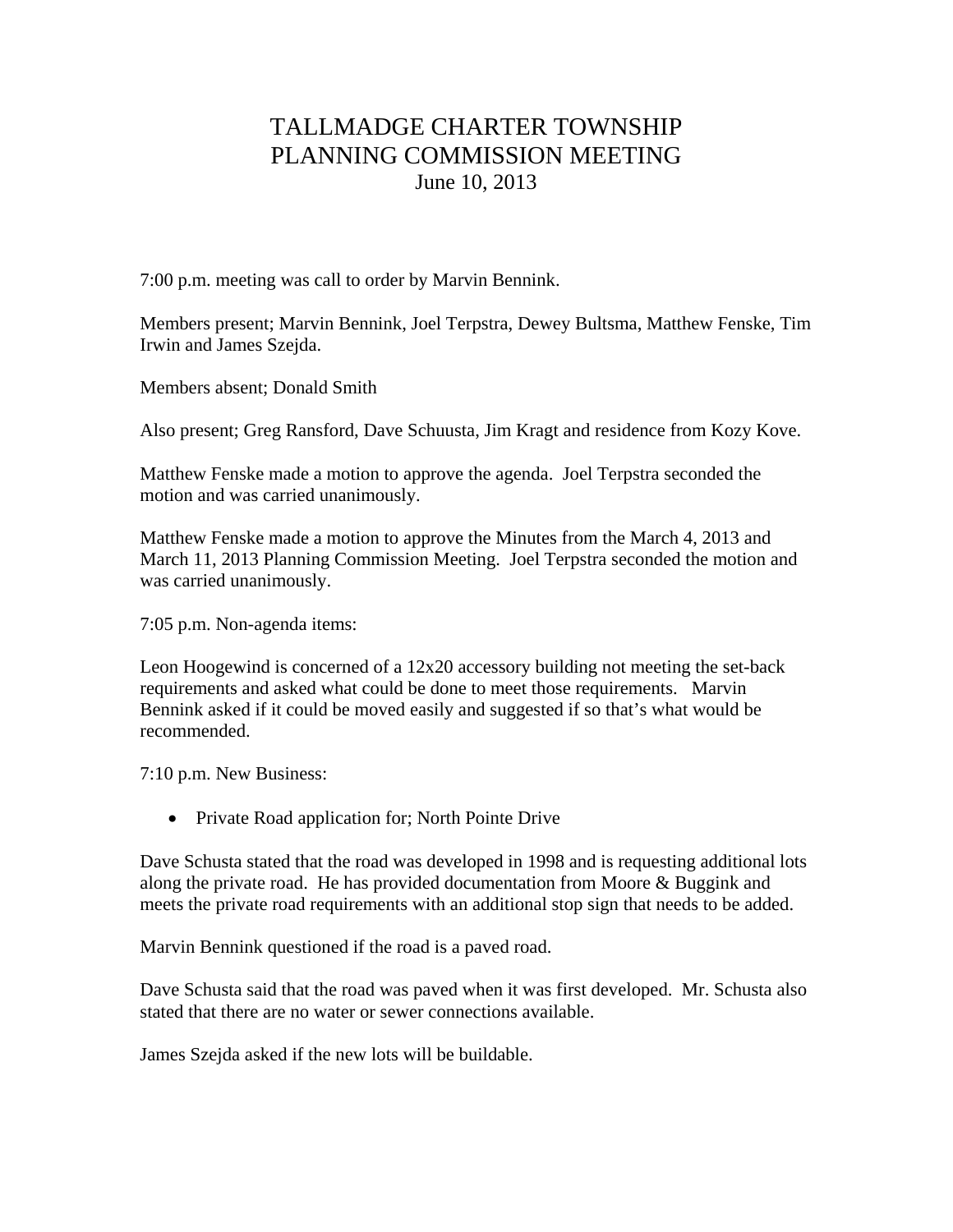Dave Schusta stated that all lots were surveyed at the time of development and is ready to be built on.

Matthew Fenske made a motion to approve the application with the condition that the stop sign is installed and the required maintenance document is verified by staff and recorded. Joel Terpstra seconded the motion and was carried unanimously.

• Private Road application for; Kozy Kove.

Jim Kragt stated that in 1985 he applied for four land divisions along with a private road application. In 1995 he applied for another four land division requests. Today he is requesting another land division for Double lot A, B and C with a 2 foot expansion and a turnaround to the private road. He had Holland Engineering do the survey.

Greg Ransford stated that a stop sing needs to be installed at the corner of Ponderosa Drive and Kozy Kove.

Joel Terpstra asked if all the lots were buildable including the water frontage.

Jim Kragt stated that all the lots are buildable.

Dewey stated that there needs to be elevation height recorded on the survey along with the minimum lowest evaluation number, also needs the building envelopes with setbacks. The DEQ will provide the elevation number if requested at no charge but will take up to 45 days to complete.

James Szejda made a motion to approve the pending variance from the Board of Trustees and with the condition that a stop sign is installed at Ponderosa Drive, the building elevation openings are provided for each vacant lot, the missing dwelling is drawn on the plan and the building envelopes are provided for all vacant lots. Dewey Bultsma seconded the motion with approval of the Board of Trustees.

• Site Plan application for Bolt Bin. Tim Irwin had abstained due to the fact that is the owner of this business.

Tim Irwin stated that the new building will be approximately 8300 square feet and will be located on the adjacent lot. He also stated that it will be used as storage only. The building materials will match that of the current building.

Dewey Bultsma questioned if Ottawa County Drain Commission had looked at the plan regarding the drain field and that a one inch pipe will be draining in to a four in pipe and if that will be a concern of the debris that might follow into the pipes and if that will be a problem in the future.

Matthew Fenske questioned the trash removal and location of the dumpster.